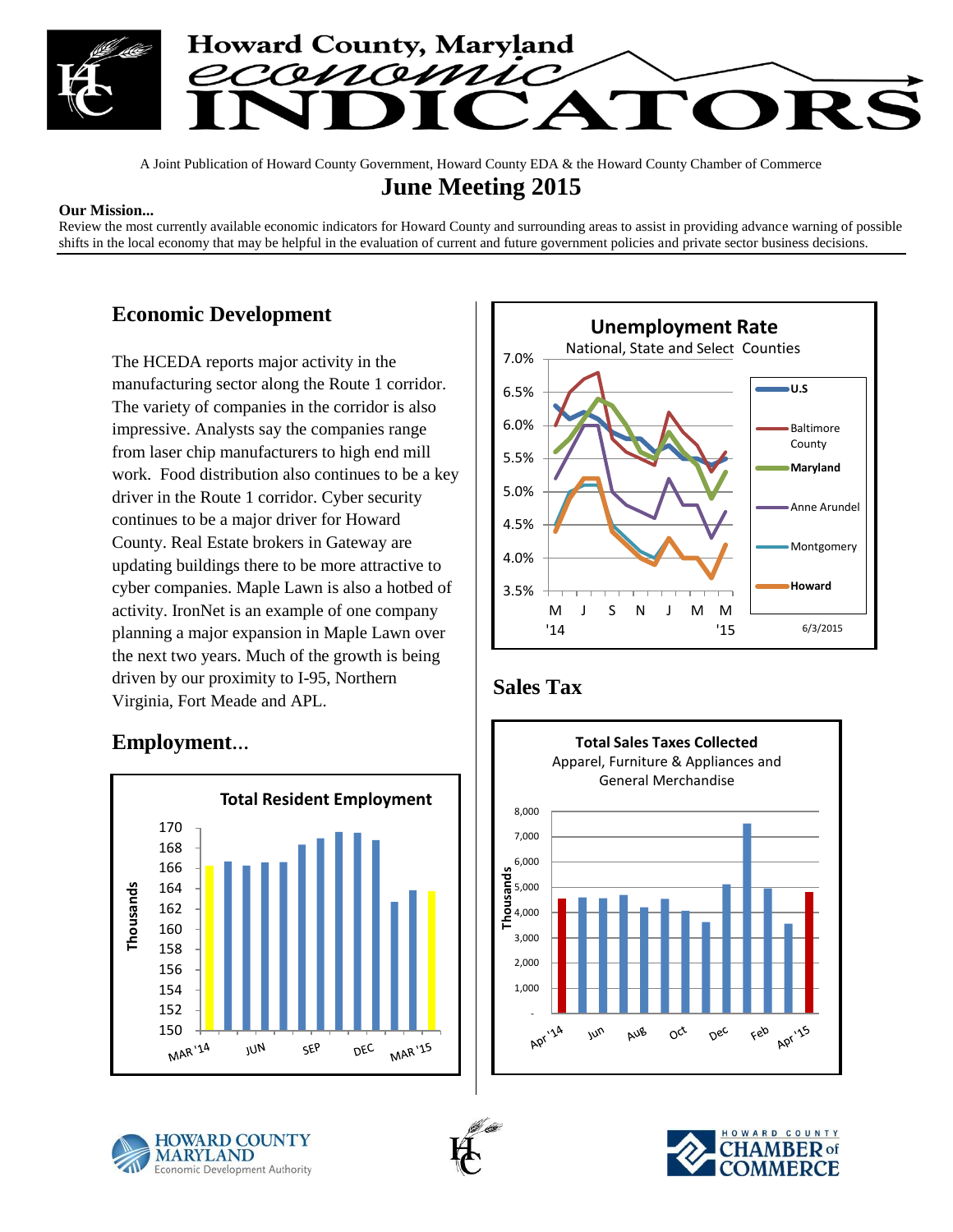# **Insight & Outlook**

# **Residential Real Estate…**

Residential homes sales continue to show improvement. New listings are up along with current contracts. Industry experts report a 4 month supply of homes. The market has benefitted from low interest rates, however there are signs the rates are beginning to rise. At the time of our last meeting the 30 year rate stood at 4.25%. Homes in the million dollar plus category take about a year to sell.

The rental market continues to be strong with people willing to pay as much as \$2,500 per month. Condominiums are trending, but the fees remain a huge drawback for many. The community remains attractive to both renters and buyers because of the excellent school system and our proximity to Baltimore, Washington and Fort Meade. Realtors are still struggling with their ability to attract millennials due to transportation challenges and a lack of the nightlife and other amenities this age group prefers.





Note (below): Current quarter averages may not include all necessary months because of lag in data availability





## **Residential and Commercial Construction….**

Builders report a strong first quarter with a drop off in sales and traffic afterwards. Sales of high end homes in the \$1m plus range continue to be consistent and strong. Industry experts say the in

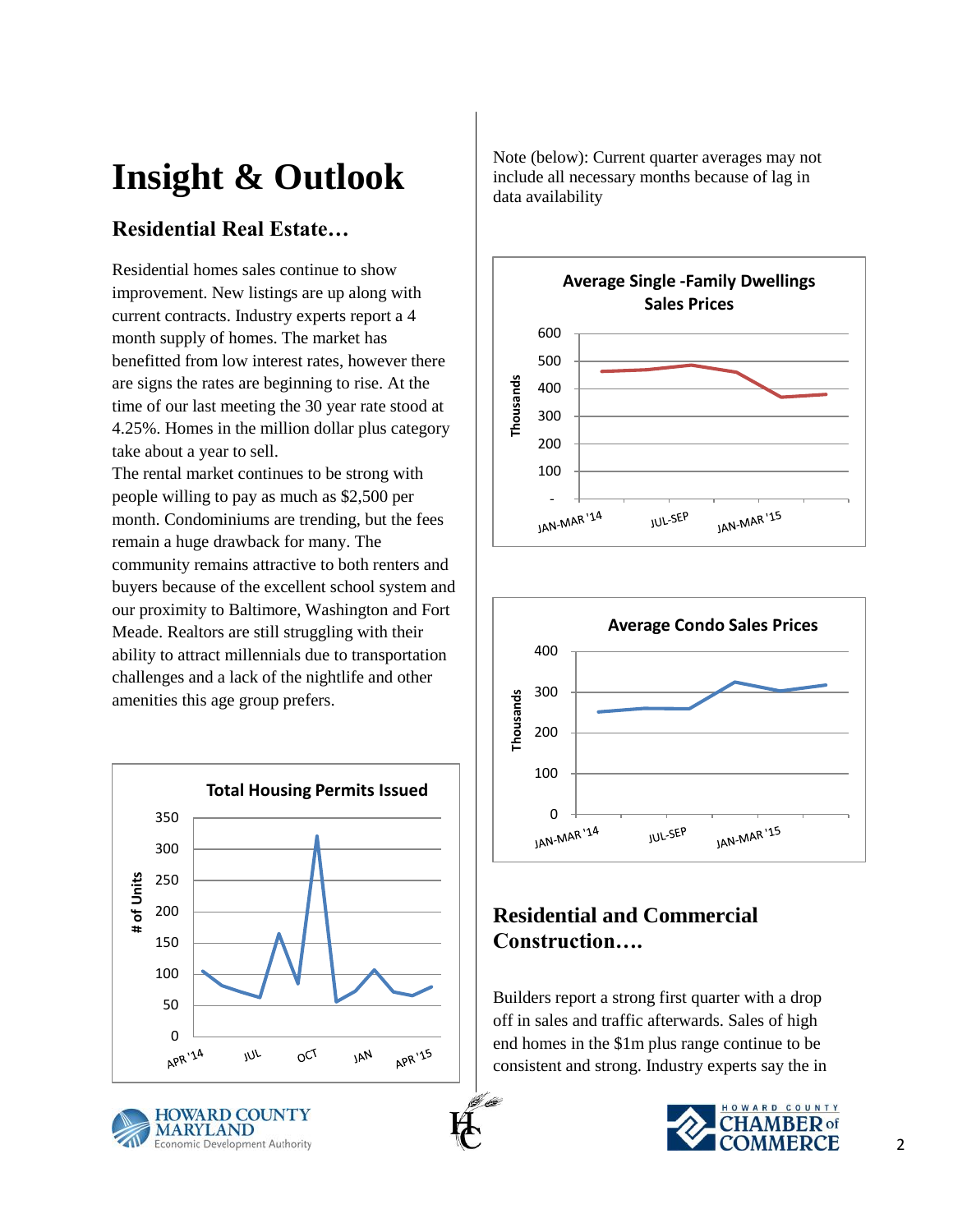between market (\$500k range) is where they have seen a decline in sales and traffic. Overall analysts call the sales of high end homes a good indicator on the strength of the market.

The industrial real estate market is reported to be extremely hot both locally and nationally. There is a tremendous need for warehouse space. The new Amazon facility in Baltimore is cited as a prime example. Rent for industrial space is topping \$7 up from the previous high of \$5. Many investors are now reported to be looking at industrial space or urban office space rather than suburban office space.

Office is down and not likely to return to the highs seen in previous years even with the activity projected for downtown Columbia. Developers like COPT have backed off the market. They're investing more in downtown Baltimore. They're waiting to see how space will be absorbed after the shift of NSA employees back to the base. Companies are still reluctant to branch out because many are sitting on spec buildings in communities with a 40% vacancy rate.

#### **Commercial Space Vacancy Rate**





## **Contracting**

Cyber security continues to be a major driver in the government contracting space. End of year funds are being poured into areas where there are shortages. The importance of the sector was recently highlighted with a major hacking case involving the records of federal employees. Cyber is also reported to be playing a major role in the health care sector as well as banking. Contractors are now going after more private sector work because of the growing opportunities. Industry analyst say the sector will continue to provide substantial employment growth. Clearance remains a big challenge for filling jobs. In some cases it is taking 12-18 months for people to complete the clearance process.

## **Service Industries…**

#### **Finance**

Analysts continue to keep a watchful eye on the county's tax receipts after an FY 2015 shortfall. \$15.8m million in income was a surprise in November. Latest tax receipts are about \$2m million off the project, but analyst will have a better grasp after capital gains are reported in November.

## **Planning**

Experts say single family detached housing will be less of a product type for Howard County moving forward due to the declining availability of land. Two thirds of future development is expected to be apartments, townhomes, and condos. That represents a complete reversal of trends 30 years ago. The county remains a highly transient community. Despite the large numbers that move annually, population growth continues at about one percent per year. The good news is



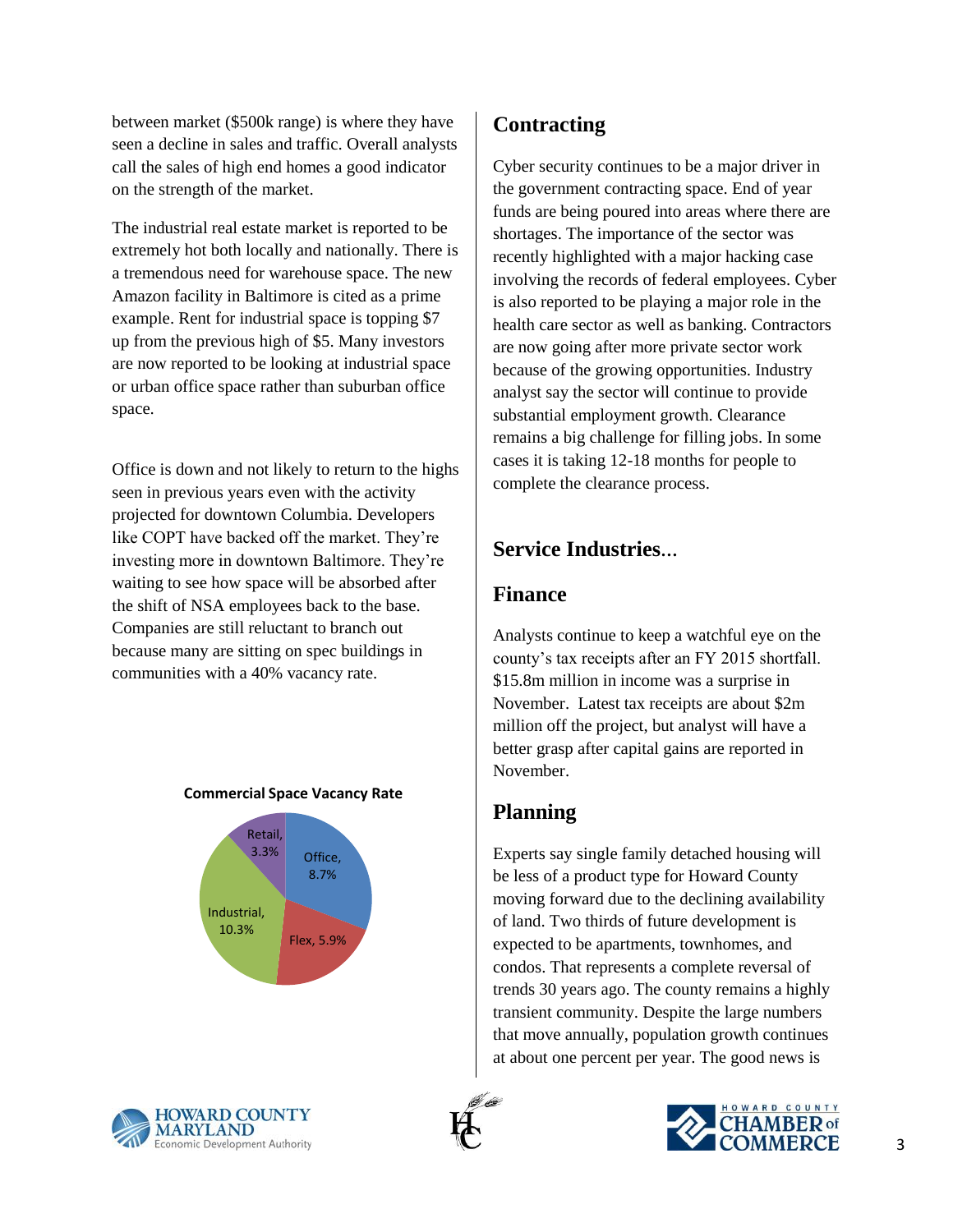that revenue from new construction offsets the impact of the population growth.

## **Technology**

Analysts report difficulty in finding qualified candidates for open positions. Most candidates are either on H1 or EAD visa. Qualified candidates are asking a lot of money and most of the time they want to work as consultants on 1099 rather full time employment. The government is hiring qualified candidates employed by companies. Competition has increased for all opportunities. Companies are offering competitive pricing in most cases but the government is selecting lowest bidder. Analysts attribute the recent increase in opportunities due to third quarter projections.

## **Retail…**

Overall sales for the most recent fiscal period reflected a slight increase from the same period last year. Groceries, Sundries, Fresh Foods, Tires, Hardware, Housewares, and Domestic catagories led the positive comps. Gasoline pricing this year \$2.58 versus last year \$3.56 was the big negative drag on comp sales. Gas sales volume is up in gallons by +25%, gas sales in dollars are down - 10% due to the lower pricing. Other business impacts currently are: Avian Influenza or Bird Flu is having a major impact on the egg industry. Currently, upwards of 40% of the hen laying population has either been infected or destroyed. Pricing on our 3 dozen count package is currently \$6.09 and increasing versus \$3.99 last year. Other commodity item pricing appear stable or decreasing with the exception of beef which has been increasing steadily. In addition, we opened a new Hearing Aid Department which has realized better than anticipated sales we feel due to the shift in the aging demographics of Howard County.

## **Chamber of Commerce**

Analysts say large primes are laying people off. Northern Virginia is expected to be hit harder than Maryland because we are less reliant on big systems that employ large numbers of people. Experts say Health IT will be a major opportunity for the county.

## **Government**

People who are retiring from government are staying in the workforce longer. Government employees will typically work another 5 years after 35-40 years of government service. Companies like Google are reportedly recruiting former government employees with cyber expertise.

## **Summary**

#### **EMPLOYMENT:**

- Working Howard County residents: 163,770 (March 2015)
	- o This figure represents a decrease of .03% since our last report in November
- Unemployment Rate: 4.0% (March 2015)
	- o We have observed a steady decline in unemployment this year to date, in addition to the County's rate remaining lower than both Maryland (5.4%) and the United States (5.5%)
	- o Based on the April 2014 figure (3.9%), we anticipate that unemployment will continue to drop



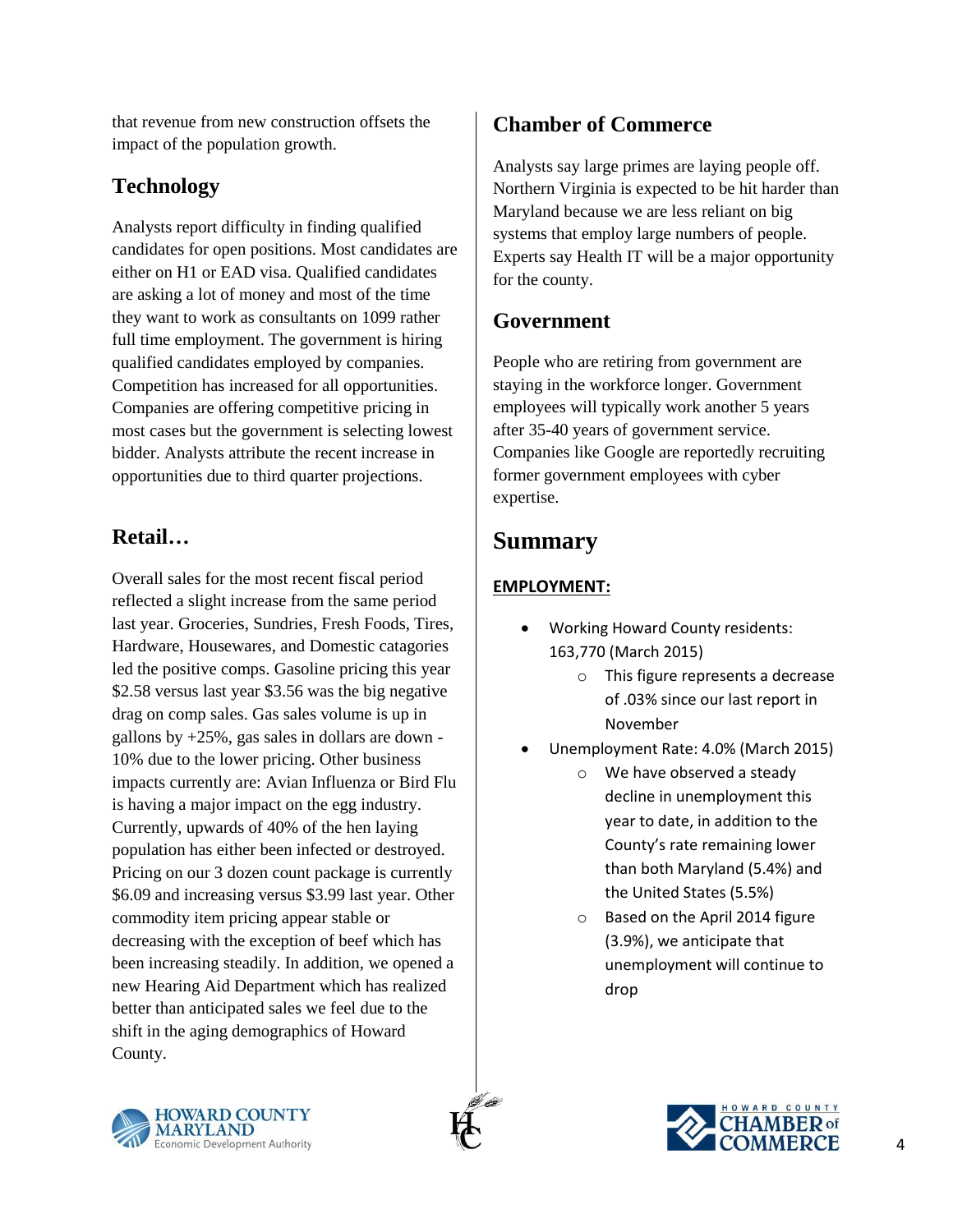#### **COUNTY REVENUES:**

- Personal Income : 78,221,236 (May 2015)
	- o Total in FY15: 307,177,194
	- o Increase of 1.9% compared to May 2014 amount of 76,714,132
- Planning and Zoning: 31,663 (April 2015)
	- o Total in FY15: 498,175
	- o Decrease of 53% compared to April 2014 amount of 68,184
- Transfer Tax: \$2,216,456 (April 2015)
	- o Total in FY15: 23,070,388
	- o Increase of 31% compared to April 2014 amount of 1,691,487

#### **CONSTRUCTION:**

- Total Estimated Construction Cost: \$86,478,174 (April 2015)
- Total Building Permits: 453 (April 2015)
	- o A significant 20% increase, compared to 377 reported in April 2014
	- o A total of 383 permits have been issued in the current FY to date

#### **LEADING ECONOMIC INDICATOR:**

- The National Leading Economic Index (LEI) as reported for April 2015 is 122.3
- Compared to March 2015, this is a 0.8 or 0.6% increase

#### **COMMERCIAL REAL ESTATE:**

- Since December 2014 the commercial office vacancy rate has remained at 12.1% since December 2014 was 12.1%\*
- Square footage available in the county as of Q1 2015 was 12,026,291 s.f. compared to 12,163,494 s.f. for Q1 2014
- Net absorption for the Q1 2015 was



\*The vacancy rate does not reflect pre-leased new construction

#### **RESIDENTIAL REAL ESTATE:**

- Average sale prices for single-family homes (includes single family detached and town homes) in April 2015: \$379,955
	- o Decreased by .02% compared to April 2014: \$388,110
	- o Increase of 3% since March 2015: \$367,940
- Single-family units sold April 2015: 8,961
	- o Increase of 14.3% or 1,118 more units than April 2014: 7,843
	- o Increase of 12% or 961 more units than March 2015: 8,000
- Condominium prices in Q1 2015: \$303,262
	- o Increase of 20% compared to Q1 2014 or \$51,542 more than January thru March 2014: \$251,810
- Sales of condo units in Q1 2015 totaled 1,551 units compared to the 123 units sold in Q1 2014

#### **SALES TAX:** \*\*

- April 2015 collections for Apparels: \$1,019,603
	- o Increased by 1.5% compared to April 2014 (\$1,003,819)
	- o The FY15 average receipts to date decreased by 2.3% when compared to the prior year
- April 2015 collections for Furniture and Appliances: \$867,524
	- o Fiscal year-to-date, average